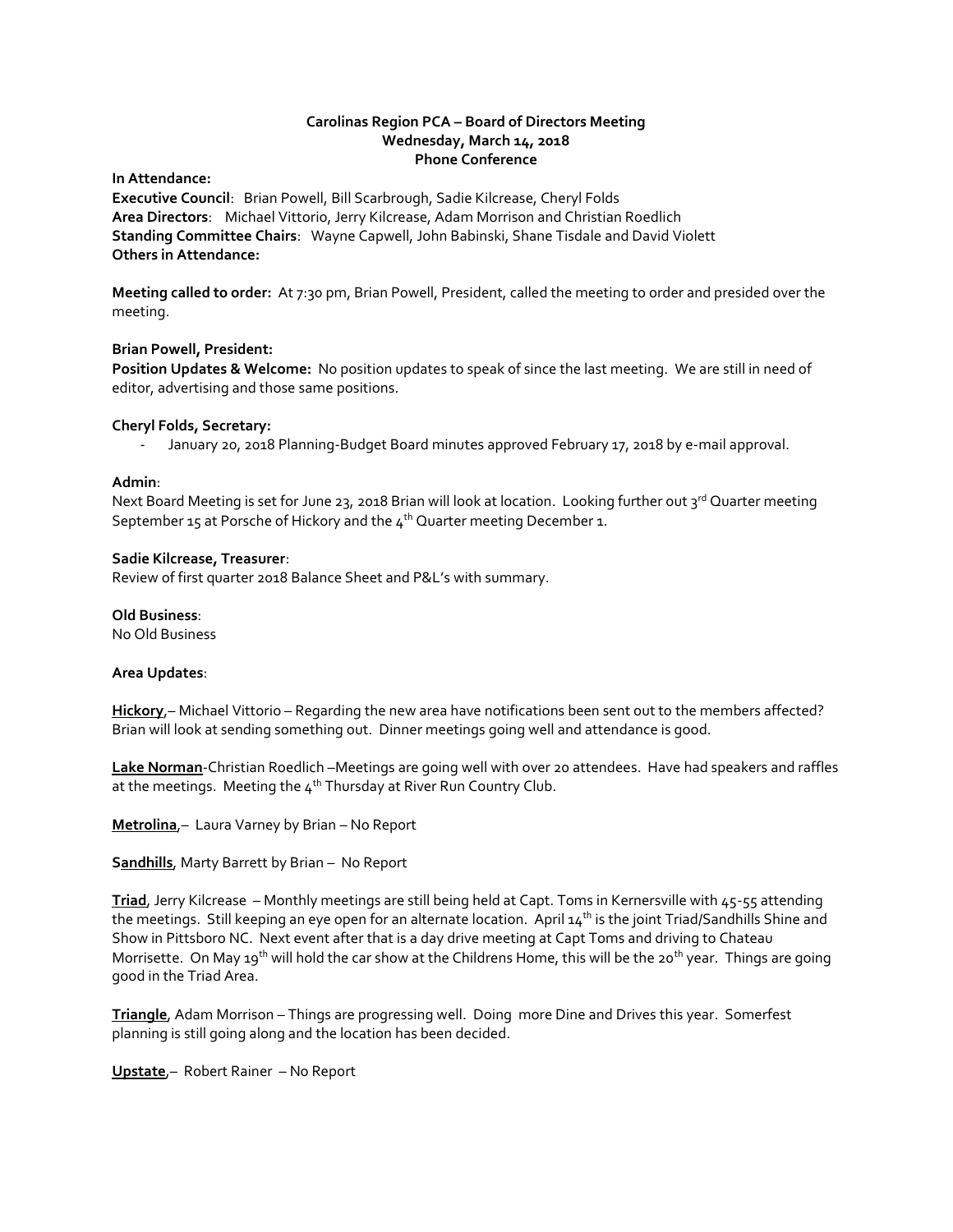### **Committee Updates:**

**Advertising** – Sadie Kilcrease – Porsche of Greensboro & Hickory combined and did and full page color ad and HBI has a full page color ad. McKensie Auto has taken out a 1/2 page color ad. All other advertisers renewed except Heritage Motorworks.

**Autocross**, Wayne Capwell – Well get the schedule out to David. Greensboro is confirmed for all 3 dates. Still working on the Greenville dates in July & September. All events have been entered into Club Registration

### **Communications** – No Report.

**Club Race** – Bill Scarbrough –As a result of some planned and unplanned conversations at the Daytona 24 and some phone calls it appears there are 2 dates in 2019 beginning to be zeroed in on. First one in early May which falls between Mid Ohio and Barber and mid to late October which is before the Dayton Club Race. Contacted Vintage Racing Group of 12-15. Started conversation with some possible sponsors and will continue to seriously contact potential sponsors. Would welcome ideas for additional sponsors and contacts.

**DE Chair-** John Babinski – First DE coming up this weekend with 102 registered and 4 instructors doubled up on students. A little short on instructors with a full crowd of green and first timers. The sponsor for the first event is McKensie Auto for shirts and the social.

**Chief Instructor,** Shane Tisdale – Have the National Instructor School this Friday, has 7 new hopeful instructors. One of the things in the works this year is Motorsports safety is trying to standardize instructor training across the nation. Our school has been accredited with them for their Level 2 certification which we are the second PCA Region in the country to be certified with that. If you are already an instructor you can come back through the school to get this new certification. If there is enough interest can do another instructor school at the Fall CMP DE. New program from National changed a little bit to accommodate the newer cars and systems.

**Goodie Store**, Kathy Boehm – No Report

**Membership Chair, –** Re Racer – No Report.

**Tobacco Roads-** Robert Rainer– No Report.

**Van Update**, Herbert Boehm – No Report

**Web Management –** David Violett – Nothing new on the web site. Working on e-mail issues with people who can't reply to certain people through the club e-mails.

#### **New Business:**

**OPD Tour:** Brian Powell- Area Directors please try to talk up the OPD Tour which is Friday April 6<sup>th</sup> at meetings and try to build some interest. Last year it was sold out and this year only a handful so far and would like to get at least 20.

**Nominating Committee:** Brian Powell – Nominating committee should be in place by April 1st to put forth a slate of nominees by June 1st. Jerry Kilcrease, Shane Tisdale and Adam Morrison volunteered to be the nominating committee. . Brian will get with the committee in the next few weeks regarding how this works. Motion to accept this nominating committee made by Michael Vittorio, seconded by Christian Rodlich, approved.